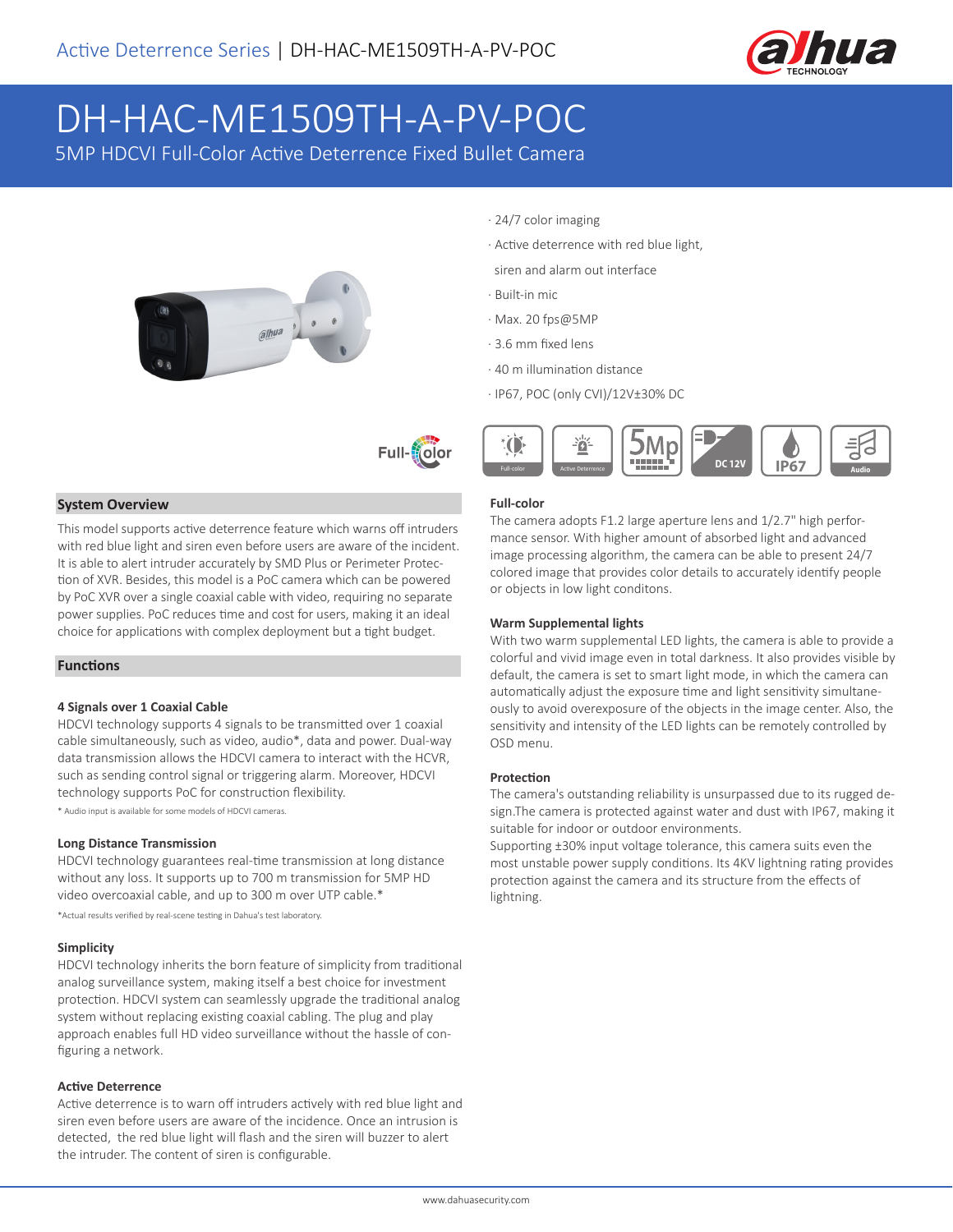# Active Deterrence Series | DH-HAC-ME1509TH-A-PV-POC

|                              | <b>Technical Specification</b> |                                                   |                      |                     | Mirror                        |                      |
|------------------------------|--------------------------------|---------------------------------------------------|----------------------|---------------------|-------------------------------|----------------------|
| Camera                       |                                |                                                   |                      |                     |                               | Privacy Maskin       |
| Image Sensor                 |                                | 1/2.7" CMOS                                       |                      |                     | Certificatio                  |                      |
| Max. Resolution              |                                | 2592 (H) × 1944 (V)                               |                      |                     |                               |                      |
| Pixel                        |                                | 5MP                                               |                      |                     | Certifications                |                      |
| Scanning System              |                                | Progressive                                       |                      |                     |                               |                      |
| Electronic Shutter Speed     |                                | PAL: 1/25 s-1/100000 s<br>NTSC: 1/30 s-1/100000 s |                      |                     | Port                          |                      |
| S/N Ratio                    |                                | $>65$ dB                                          |                      |                     | Video Output                  |                      |
| Min. Illumination            |                                | 0.005 Lux/F1.2, 0 Lux warm light on               |                      |                     | Audio Input                   |                      |
| <b>Illumination Distance</b> |                                | 40 m (131.2 ft)                                   |                      |                     | Alarm out                     |                      |
| Illumination Type            |                                | Warm light                                        |                      |                     | <b>Active Dete</b>            |                      |
| Illuminator On/Off Control   |                                | Auto; manual                                      |                      |                     | Red/Blue Light                |                      |
| Illuminator Number           |                                | 2 (Warm light)                                    |                      |                     | Sound Warning                 |                      |
| Pan/Tilt/Rotation Range      |                                | Pan: 0°-360°<br>Tilt: 0°-90°<br>Rotation: 0°-360° |                      |                     |                               | Power                |
| Lens                         |                                |                                                   |                      |                     | Power Supply                  |                      |
| Lens Type                    |                                | Fixed-focal                                       |                      |                     |                               | Power Consum         |
| Mount Type                   |                                | M12                                               |                      |                     | Environmer                    |                      |
| Focal Length                 |                                | 3.6 mm                                            |                      |                     |                               | <b>Operating Tem</b> |
| Max. Aperture                |                                | 3.6 mm: F1.2                                      |                      |                     |                               | <b>Storage Tempe</b> |
| Field of View                |                                | 3.6 mm: H: 83°; V: 60°; D: 112°                   |                      |                     |                               | Ingress Protect      |
| Iris Type                    |                                | Fixed iris                                        |                      |                     |                               | Structure            |
| Close Focus Distance         |                                | 3.6 mm: 1.9 m (6.23 ft)                           |                      |                     |                               | Casing               |
| <b>DORI</b><br>Distance      | Lens                           | Detect                                            | Observe              | Recognize           | Identify                      | Camera Dimen         |
|                              | $3.6$ mm                       | 77.8 m<br>(255.3 ft)                              | 31.1 m<br>(102.0 ft) | 15.6 m<br>(51.2 ft) | 7.8 <sub>m</sub><br>(25.6 ft) | Net Weight           |
|                              |                                |                                                   |                      |                     |                               | $-1441 - 7 - 144$    |

Video

| Frame Rate      | CVI:<br>5M@20 fps, 4M@25 fps/30 fps, 1080p@25 fps/30 fps;<br>AHD:<br>5M@20 fps;<br>TVI:<br>5M@20 fps;<br>CVBS:<br>960H |
|-----------------|------------------------------------------------------------------------------------------------------------------------|
| Resolution      | 5M (2592 × 1944); 4M (2560 × 1440); 1080p (1920 ×<br>1080); 960H (960 × 576/960 × 480)                                 |
| <b>BLC Mode</b> | BLC/HLC/DWDR                                                                                                           |
| <b>WDR</b>      | <b>DWDR</b>                                                                                                            |
| White Balance   | Auto/Manual                                                                                                            |
| Gain Control    | Auto/Manual                                                                                                            |
| Noise Reduction | 2D                                                                                                                     |
| Smart Light     | Yes                                                                                                                    |

| Mirror                 | Off/On                                                                                                                                                                                                                                                          |
|------------------------|-----------------------------------------------------------------------------------------------------------------------------------------------------------------------------------------------------------------------------------------------------------------|
| Privacy Masking        | Off/On (8 Area, Rectangle)                                                                                                                                                                                                                                      |
| Certifications         |                                                                                                                                                                                                                                                                 |
| Certifications         | CE (EN55032:2015, EN61000-3-2:2014, EN61000-<br>3-3:2013, EN55024:2010+A1:2015, EN 55035:2017,<br>EN50130-4:2011+A1:2014)<br>FCC (CFR 47 FCC Part 15 subpartB, ANSI C63.4-2014)<br>UL (UL60950-1+CAN/CSA C22.2 No.60950-1)<br>IEC 62368-1:2014 (Second Edition) |
| Port                   |                                                                                                                                                                                                                                                                 |
| Video Output           | 1 BNC output<br>Support CVI/TVI/AHD/CVBS                                                                                                                                                                                                                        |
| Audio Input            | Built-in mic                                                                                                                                                                                                                                                    |
| Alarm out              | 1ch alarm out                                                                                                                                                                                                                                                   |
| Active Deterrence      |                                                                                                                                                                                                                                                                 |
| Red/Blue Light Warning | Flash: 5 s-30 s; frequency: high/medium/low                                                                                                                                                                                                                     |
| Sound Warning          | Audio 1/2/3; Volume: high/medium/low;<br>duration: 5 s-30 s; 110 dB                                                                                                                                                                                             |
| Power                  |                                                                                                                                                                                                                                                                 |
| Power Supply           | POC (only CVI)/12V±30% DC                                                                                                                                                                                                                                       |
| Power Consumption      | Max 7.7W (12V DC, warm light on) PoC (AT)                                                                                                                                                                                                                       |
| Environment            |                                                                                                                                                                                                                                                                 |
| Operating Temperature  | -40°C to +60°C (-40°F to 140°F);<br><95% (non-condensation)                                                                                                                                                                                                     |
| Storage Temperature    | -40°C to +60°C (-40°F to 140°F);<br><95% (non-condensation)                                                                                                                                                                                                     |
| Ingress Protection     | <b>IP67</b>                                                                                                                                                                                                                                                     |
| Structure              |                                                                                                                                                                                                                                                                 |
| Casing                 | Cover: Metal<br>Rear: Plastic<br>Pedestal: Metal                                                                                                                                                                                                                |
| Camera Dimensions      | 240.7 mm × $\Phi$ 90.7 mm (9.48" × $\Phi$ 3.57")                                                                                                                                                                                                                |
| Net Weight             | 0.50 kg (1.10 lb)                                                                                                                                                                                                                                               |
| Gross Weight           | 0.76 kg (1.68 lb)                                                                                                                                                                                                                                               |